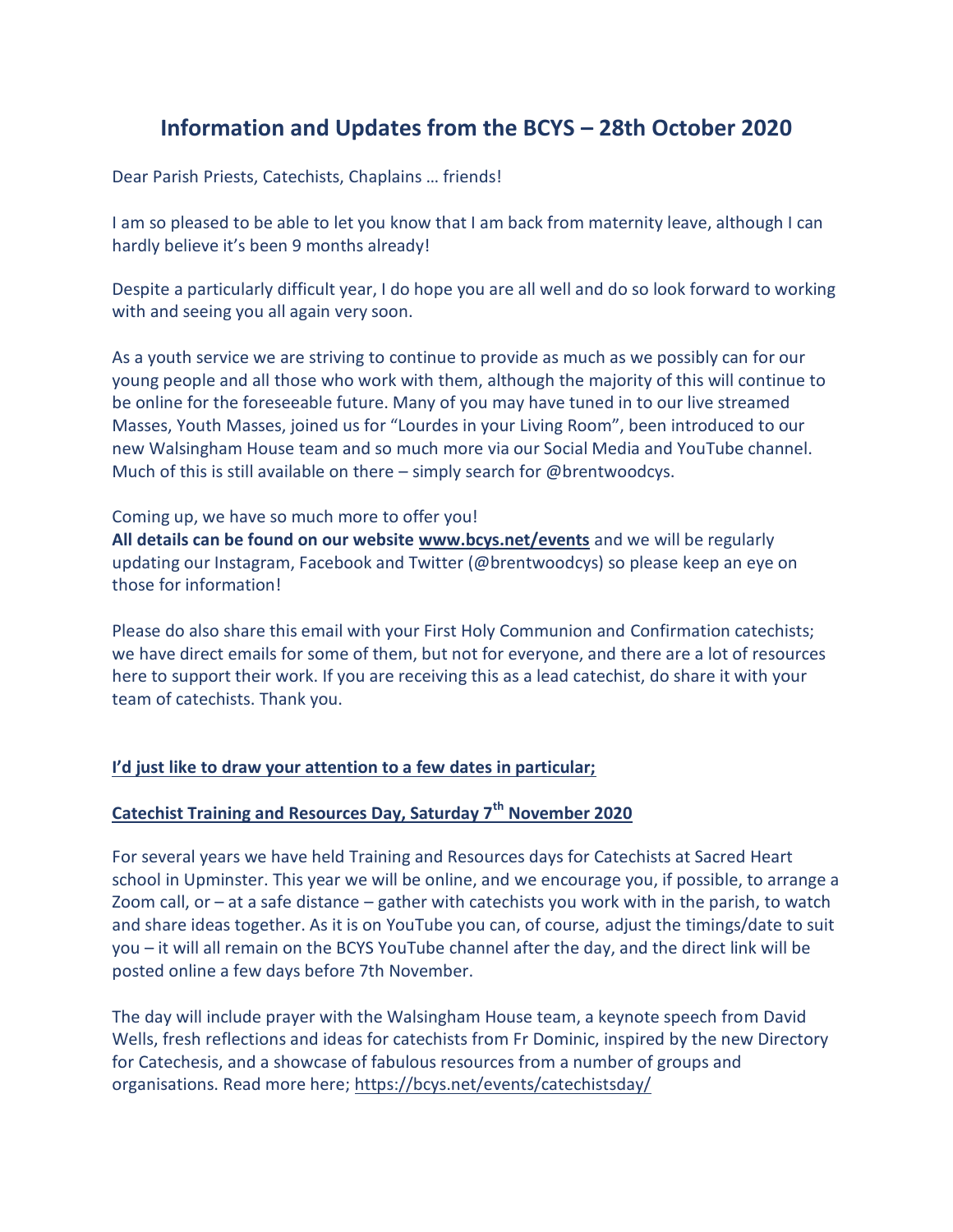### **BCYS Voices Launch, THIS Saturday 24th October 2020**

Normally on this weekend we would have "Youth Gather" – but as we cannot gather, on 24th October we are launching "BCYS Voices" with an Instagram morning prayer led by Harry and Georgia from the chapel at Walsingham House at Abbotswick. You'll find this on the @BrentwoodCYS Instagram and YouTube at 10am.

Our Catholic faith has much to offer when we consider the key issues of the moment – and we are fortunate to have some wonderful speakers who were once young people within the BCYS, now immersed in these issues. They will present a series of **"BCYS Voices"** to bring their experience and insight to help us to see where we can "dare to dream" as we apply our faith to the way we live our lives in 2020 and 2021.

The first BCYS voices features Fr Paschal Uche, reflecting on the pain and problem of racism, and how we all have the potential to overcome it, as part of living our faith. Each new episode of "BCYS voices" (of approximately 45 minutes, including time for you to reflect about what is being said) will go live on YouTube on the first Saturday of every month, beginning with Fr Paschal on 7th November, and continuing through until next March.

# **National Youth Sunday, Sunday 22nd November 2020**

Celebrated on the Feast of Christ the King, National Youth Sunday is an opportunity to *recognise* young people as a gift in the Church, *enable* the youth ministry and parish community to celebrate young people and *affirm* the contribution of young people in the Church and those who work with them.

National Youth Sunday calls all young people to think about what following Jesus means to them.

We've just celebrated the beatification of Blessed Carlo Acutis – an incredible example to us all about how we can use the skills and resources we've got to bring people together and bring people to Christ.

This year the theme is Together. The COVID-19 pandemic has affected every part of life. The way we live, work, study, play and pray has all changed. The most significant change has been that we have not been able to do many of those things together. This year's theme recognises what it means to be 'together'; with ourselves, with others and with God. There are many resources available at [www.nationalyouthsunday.com](http://www.nationalyouthsunday.com/)

We would normally be asking young volunteers from around the Diocese to come and speak in parishes about the youth service, our work and their own experiences. That is not possible this year, so **for the week prior to National Youth Sunday we will release a short video each day, with young people, young leaders, parents and catechists answering the question "What does the BCYS mean to me",** followed by a longer video for National Youth Sunday weekend. We will send the direct